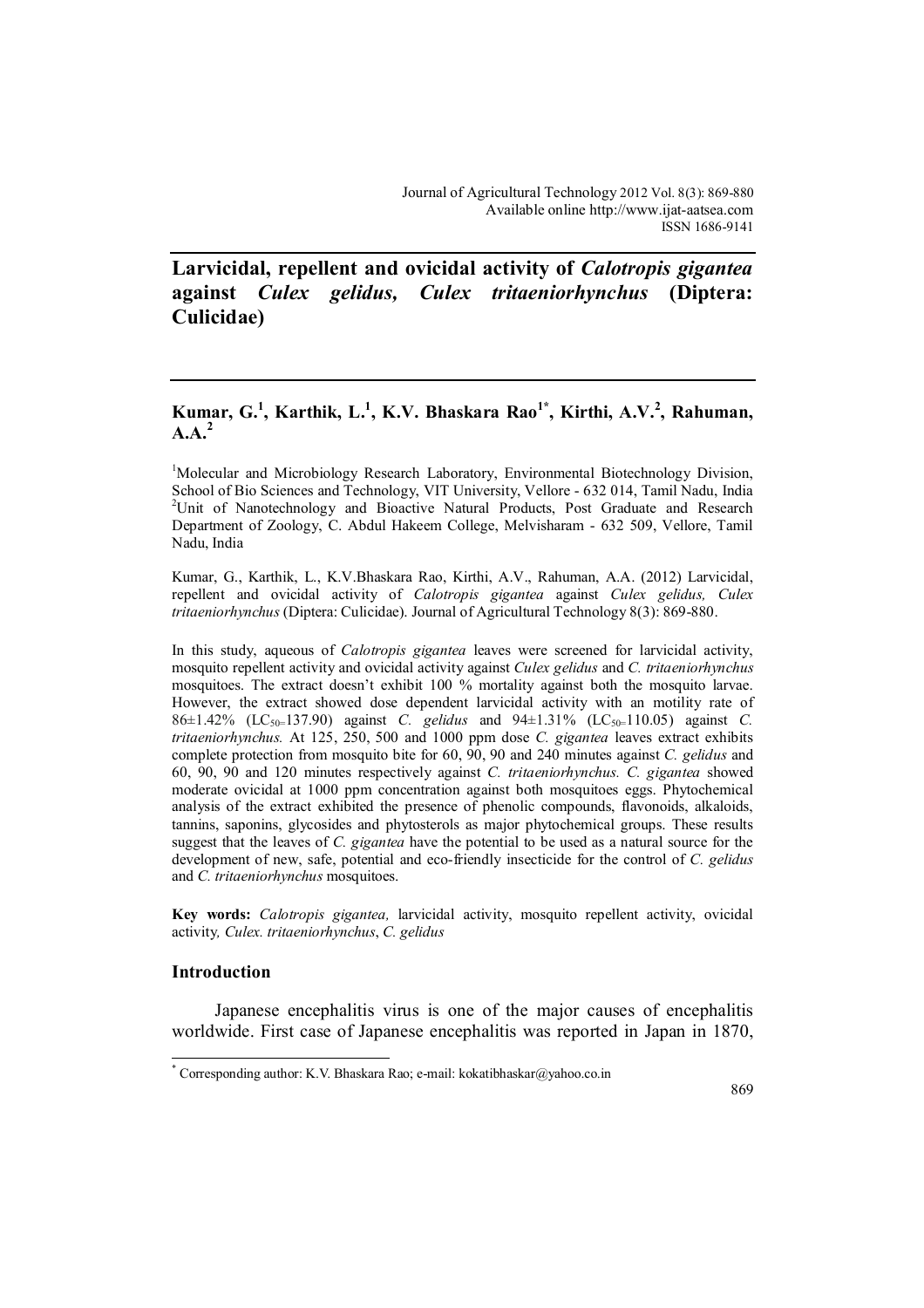since then Japanese encephalitis have been reported in many countries including Cambodia, China, India, Japan, Korea, Malaysia, Myanmar, Nepal, Russia, Taiwan, Thailand and Vietnam etc. (Okuno, 1978; Endy and Nisalak, 2002). Annually about 50,000 cases and 15,000 deaths are reported worldwide because of Japanese encephalitis (Solomon *et al.* 1998). Japanese encephalitis virus is one of the major causes of viral encephalitis in most Asian countries.

Japanese encephalitis was first recognized in India in 1955 (Work and Shah, 1956) followed by several outbreaks in many parts of the country including Andhra Pradesh, Assam, Tamil Nadu, Karnataka, Kerala, Bihar, Uttar Pradesh, Pondicherry, Goa and Haryana (Reuben and Gajanana, 1997). Japanese encephalitis virus is transmitted through the mosquito (*Culex* sp.) from one host to other. Japanese encephalitis virus has been isolated from several mosquito species; however *C. tritaeniorhynchus* and *C. gelidus* are the major one. *C. tritaeniorhynchus* and *C. gelidus* serve as primary and secondary vector for Japanese encephalitis virus. The habitat of these mosquitoes are ponds, wells, small rivers, canals, puddles, marshes, swamps, rice fields and cattle farming regions (Colless, 1957). Adult mosquito attack humans in large number during night time and transmit the Japanese encephalitis virus to human.

Mosquito control represents an important strategy for prevention of disease transmission and epidemic outbreaks. In the present time, over use of chemical insecticides leads mosquitoes to develop the resistance towards chemical insecticides. To overcome this problem scientists have initiated the search for alternative control measures. Thus, research is focused on finding newer insecticides of plant origin with high potency, safety and easy availability at low cost (Brogdon and McAllister, 1998; Hemingway and Ranson, 2000). Secondary metabolites produced by plants protect them against pathogenic microorganisms and insects. These metabolites are present in plant as key candidate with insecticidal properties and can be explored to develop the natural compounds to control mosquito population. Numerous plants have been reported to possess mosquito controlling properties against a variety of mosquitoes such as *Euphorbia tirucalli* (Yadav *et al.* 2002), *Melia azedarach* (Maciel *et al.* 2006), *Cymbopogan citrates* (Pushpanathan *et al.* 2006), *Centratherum anthelminticum* (Srivastava *et al.* 2008), *Swertia chirata* Buch. (Balaraju *et al.* 2009), *Croton bonplandianum* Baill. (Jeeshna *et al.* 2010), *Cymbopogon citratus* (DC), *Croton macrostachyus* Del*.* (Karunamoorthi and Ilango, 2010) and *Adhatoda vasica* L. (Al-shaibani *et al.* 2008).

In this study *Calotropis gigantea* was screened for its mosquito controlling potential. *C. gigantea* belongs to the family Asclepiadaceae, which includes the latex bearing plants. *C. gigantea* is a common wasteland weed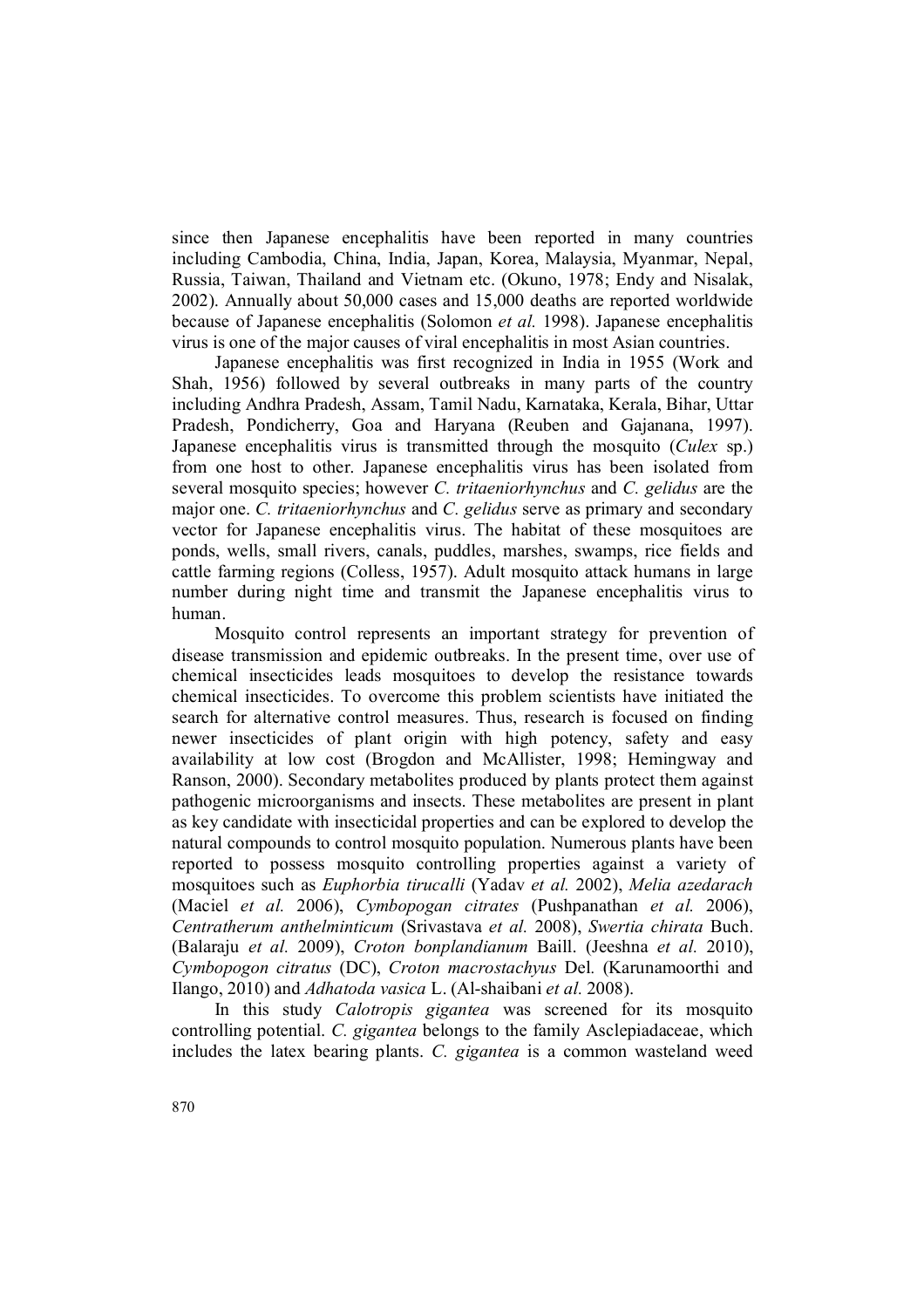native to India, Indonesia, Malaysia, Philippines, Thailand, Sri Lanka and China. It is a large shrub growing to 4 m tall and commonly known as giant milk weed. It has clusters of waxy flowers of white colour. The plant has oval, light green leaves and milky stem. *C. gigantea* is frequently available in India and used for several meditational purposes. Traditionally, *C. gigantea* is used for the treatment of paralysis, swellings, intermittent fevers, asthma, catarrh, anorexia, helmintic infections, inflammations, fever, intestinal worms, cough, bronchitis and dyspepsia (Kumar, *et al*. 2011). Recently, flowers of the *C. gigantea* are reported for analgesic activity (Pathak and Argal, 2007). Roots are reported to contain anti-pyretic activity (Chitme, *et al.* 2005), cytotoxic activity (Wang *et al.* 2008), antimicrobial activity (Alam *et al.* 2008), insecticidal activity (Alam *et al.* 2009), CNS activity (Argal and Pathak, 2006) and pregnancy interceptive properties (Srivastava *et al.* 2007). Leaves and areal parts of the plant are used in the treatment of external swellings and diarrhoea (Chitme *et al.,* 2004) and reported for anti-Candida activity (Kumar *et al.* 2010a) and antibacterial activity (Kumar *et al.,* 2010b). Latex of the plant is reported to contain purgative properties, procoagulant activity (Rajesh *et al.* 2005) and wound healing activity. *C. gigantea* also uses to cure toothache, earache, sprain, anxiety, pain, epilepsy and mental disorders.

The aim of this work was to investigate the larvicidal, ovicidal, repellent activity of aqueous extract of *C. gigantea* Linn leaves against *C. gelidus* and *C. tritaeniorhynchus.* 

## **Materials and methods**

## *Plant material*

*C. gigantea* plants material was collected from the natural population growing in Vellore district, TN, India (12°54′40″N 79°8′10″E) in the month of December, 2008. Plants were brought to the Molecular and Microbiology Research Laboratory, VIT University, Vellore. Voucher specimens were maintained in our laboratory for further references (Accession number: VIT/SBST/MMRL/CG/10.1.2009/101).

## *Processing of the plant sample*

Mature and healthy leaves of the *C. gigantea* were collected and washed properly under running tap water followed by distilled water. Leaves were shade dried and powdered using a mechanical grinder. Pulverized leave material was extracted with distilled water. These extracts were concentrated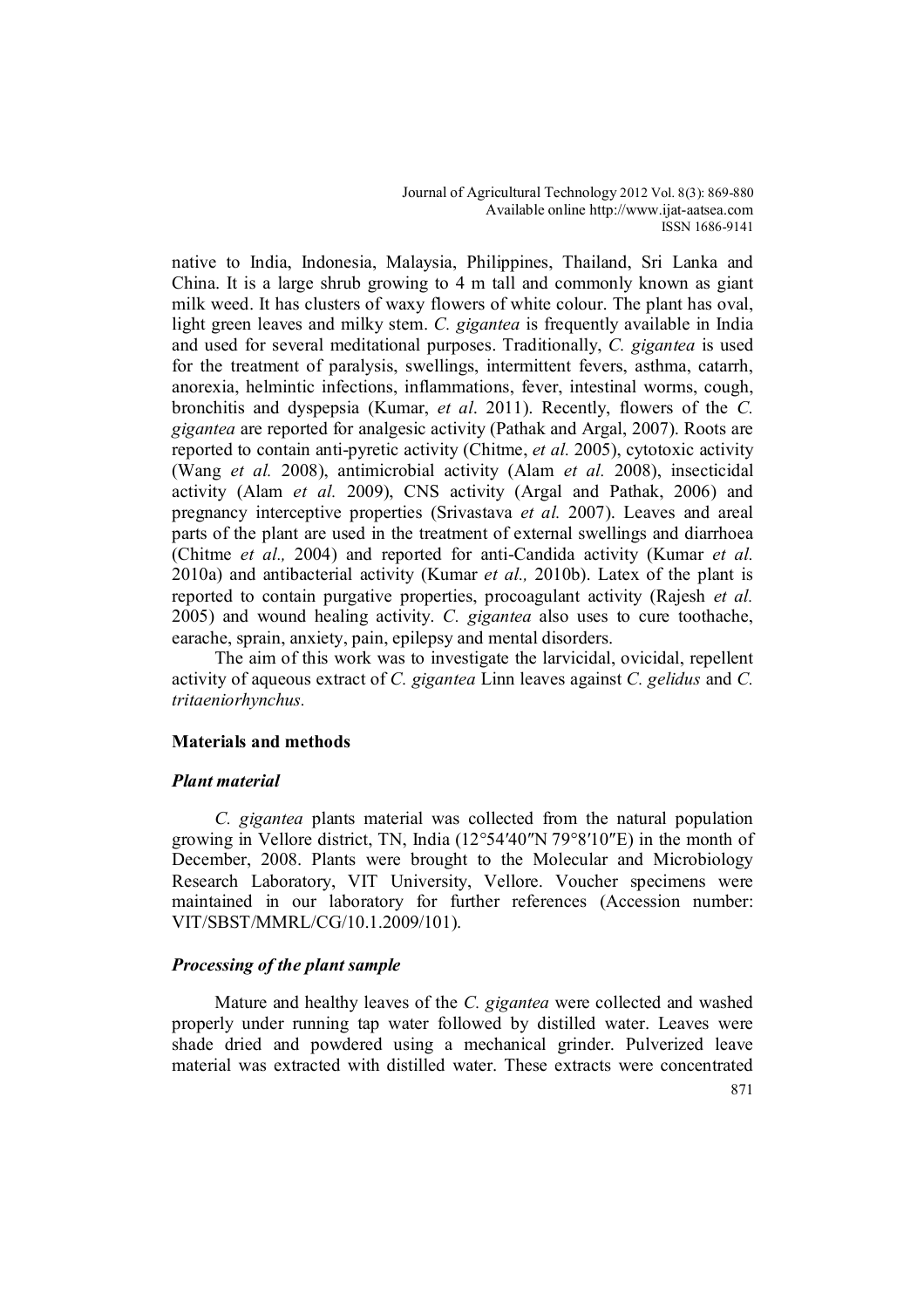with a rotary evaporator and dried using lyophilizer. Dried extract was collected in air tight container and stored at 4°C up for further use.

## *Insect rearing*

*C. gelidus* and *C. tritaeniorhynchus* larvae were collected from rice field and stagnant water area of Melvisharam (12°56'23"N, 79°14'23"E) and identified in Zonal Entomological Research Centre, Vellore (12°55′48″N, 79°7′48″E), Tamil Nadu, India. To start the colony larvae were kept in plastic and enamel trays containing tap water. All the experiments were carried out, at 27±2°C and 75–85% relative humidity under 14:10 light and dark cycles. Larvae were fed a diet containing brewer's yeast, dog biscuits, and algae collected from ponds in a ratio of 3:1:1, respectively. Pupae were transferred from the trays to a cup containing tap water and were maintained in our insectary  $(45\times45\times40$  cm), where adults emerged. Adults were maintained in glass cages and were continuously provided with 10% sucrose solution in a jar with a cotton wick. On day five, the adults were given a blood meal from a pigeon placed in resting cages overnight for blood feeding by females. Glass petri dishes with 50 ml of tap water lined with filter paper was kept inside the cage for oviposition (Kamaraj *et al.* 2008).

### *Larvicidal activity*

During preliminary screening with the laboratory trial, 0.1 gm of crude extracts were dissolved in 10 ml of distilled water (stock solution). From the stock solution, 1,000 ppm solution was prepared with dechlorinated tap water. Polysorbate 80 was used as an emulsifier at the concentration of 0.05% in the final test solution. The larvicidal activity was assessed by the procedure of WHO (1996) with some modifications and as per the method of Rahuman *et al.* (2000). For larvicidal bioassay, larvae were taken in five batches of 20 in 249 ml of water and 1.0 ml of the plant extract (1,000, 500, 250, 125, 62.5, 31.25 ppm concentration). The control was set up with distilled water and polysorbate 80. The numbers of dead larvae were counted after 24 h of exposure, and the percentage mortality was reported from the average of five replicates.

## *Mosquito repellent activity*

The stock solutions of the extracts were diluted with acetone, polysorbate 80 and distilled water to obtain test solutions of 31.25, 62.50, 125.00, 250.00, 500.00, and 1,000 ppm. For repellent experiment, 50 laboratory reared bloodstarved adult female mosquitoes (3 to 10 days old) were placed into separate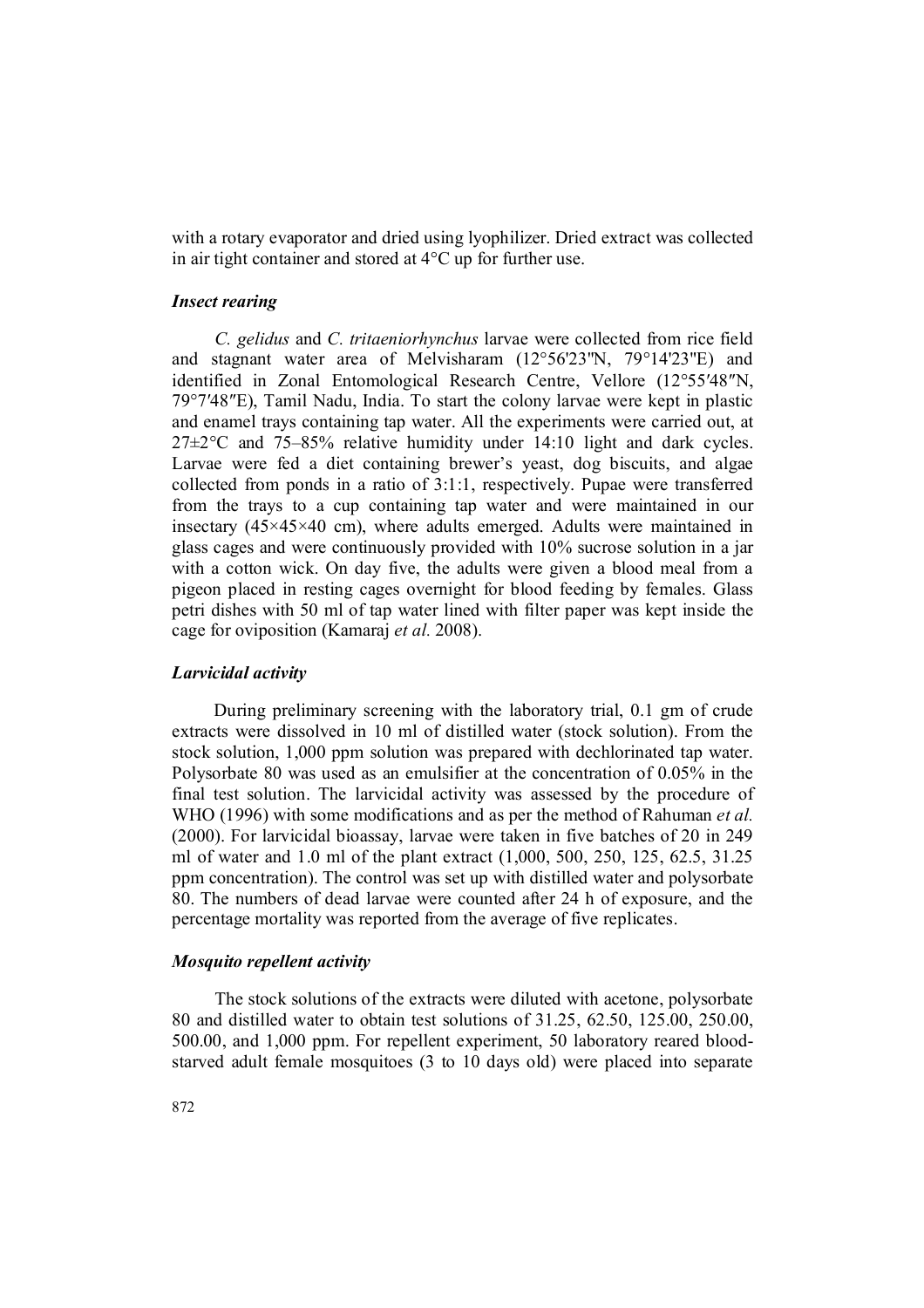laboratory cages ( $45\times45\times40$  cm). Before each test, the forearm and hand of a human subject were washed with unscented neutral soap, thoroughly rinsed, and allowed to dry 10 min before extracts application. The plant extract was applied from the elbow to the fingertips. The arm was left undisturbed. An arm treated with acetone and polysorbate 80 served as control. The control and treated arms were introduced simultaneously into the cage. The numbers of bites were counted over 5 min, every 30 min, from 18:00 h to 06:00 h.

Protection time was recorded as the time elapsed between repellent application and the observation period immediately preceding that in which a confirmed bite was obtained. If no bites were confirmed at 240 min, tests were discontinued and protection time was recorded as 240 min. An attempt of the mosquito to insert its stylets was considered as a bite. The experiments were conducted five times in separate cages and in each replicate different volunteer were used to nullify any effect of skin differences on repellency. The percentage protection was calculated by using the following formula (Venkatachalam and Jebanesan, 2001; Fradin and Day, 2002).

#### (No. of bites received by control arm) – (No. of bites received by treated arm)  $\times 100$  $%$  Protection = (No. of bites received by control arm)

### *Ovicidal activity*

For ovicidal activity, the freshly laid eggs were collected by providing ovitraps in mosquito cages. Ovitraps were kept in the cages 2 days after the female mosquitoes were given a blood meal. The eggs were laid on filter paper lining provided in the ovitrap. After scoring, 100 gravids were placed in a screen cage where ten oviposition cups were introduced for oviposition, 30 min before the start of the dusk period. Out of these ten cups, nine were filled with test solution of 31.25, 62.50, 125, 250, 500 and 1000 ppm concentration of plant extracts, and one was filled with 100 ml of distilled water respective solvent and used as a control. A minimum of 100 eggs was used for each treatment, and the experiment was replicated five times. After treatment, the eggs were sieved through muslin cloth, thoroughly rinsed with tap water, and left in plastic cubs filled with dechlorinated water for hatching assessment after counting the eggs under microscope (Su and Mulla, 1998). The percent egg mortality was calculated on the basis of nonhatchability of eggs with unopened opercula (Chenniappan and Kadarkarai, 2008). The hatching rate of eggs was assessed after 98 h post treatment (Rajkumar and Jebanesan, 2009).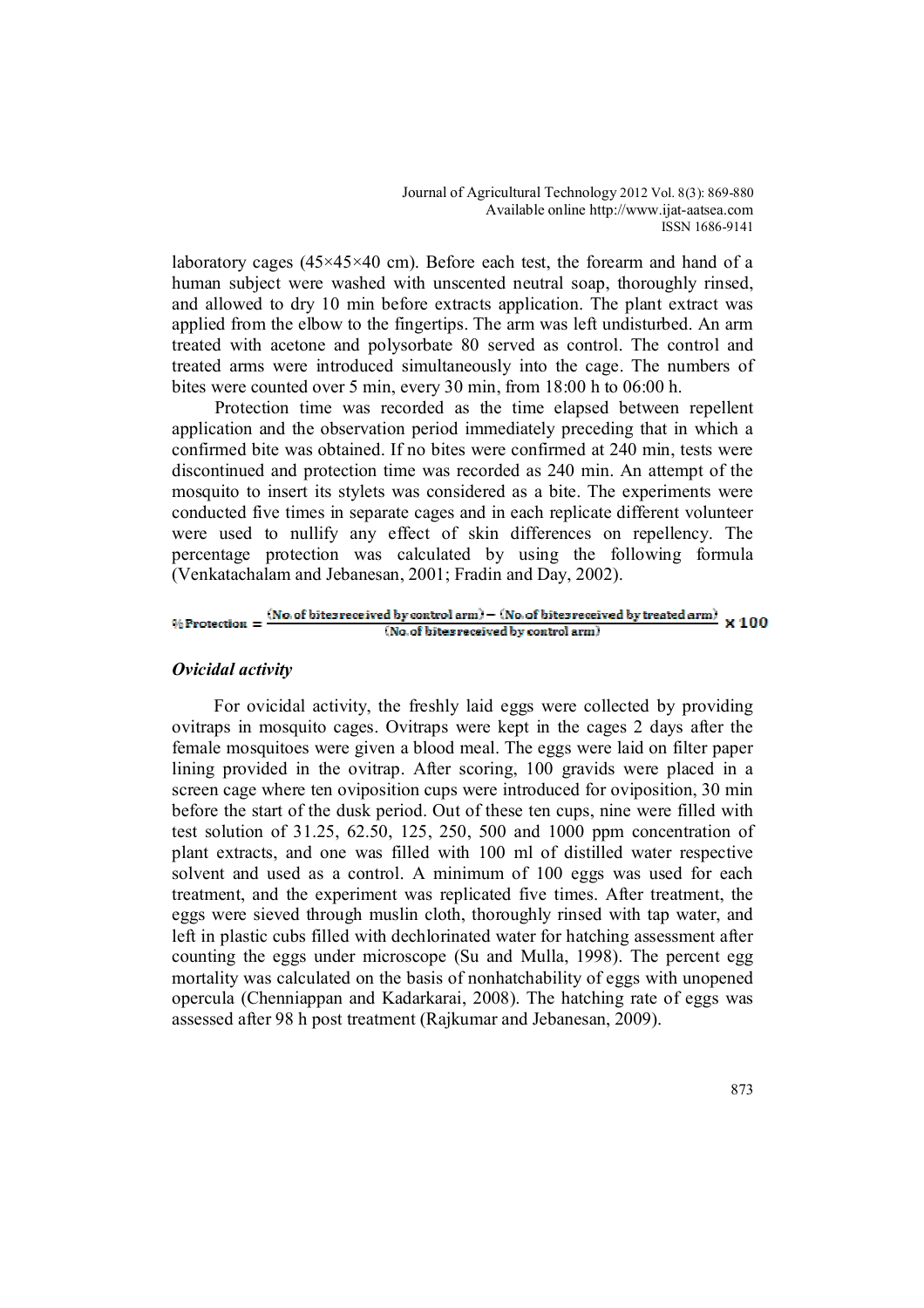## *Phytochemical screening*

Phytochemical screening of the leaves of *C. gigantea* was carried out by using the standard protocols (Harborne, 1973) for the presence of carbohydrates, proteins, phenolic compounds, saponins, flavonoids, alkaloids, tannins, glycosides, phytosterols, oil and fats.

### *Statistical analysis*

The average larval mortality data were subjected to probit analysis for calculating LC50 and other statistics at 95% fiducial limits of upper confidence limit and lower confidence limit, and chi-square values were calculated using the software developed by Reddy *et al*. (1992). Results with p<0.05 were considered to be statistically significant.

### **Results and discussions**

Classically, chemical insecticidal are extensively used to control mosquito growth, over use of theses chemical insecticide results in to insecticide resistant in mosquitoes. The cases of insecticide resistant in mosquitoes have been reported worldwide (Davidson and Jackson, 1961; Brown, 1986). Chemical insecticides also cause several health hazards in humans and animals as well as toxic to environment. To overcome these problems, it is important to discover some new and potent insecticides from alternative sources such as plants and microorganisms (Sharma, 2001).

Plants are extensively reported to possess toxic effect on the mosquitoes and can be utilizes as a potent source of mosquito control. Earlier, some plants such as *Annona squamosa* L., *Gloriosa superba* L., *Millingtonia hortensis, Abuta grandifolia*, *Minthostachys setose*, *Azadirachta indica*, *Ocimum gratissimum and Hyptis suaveolens* etc have been reported to control mosquito population (Ciccia, 2000; Kaushik and Saini, 2008; Bagavan *et al*. 2009; Okigbo *et al.* 2010). This study is completely focused on the biological control of *C. tritaeniorhynchus* and *C. gelidus* (primary and secondary vector for Japanese encephalitis, respectively) using the aqueous extract of *C. gigantea* leaves. Selection of *C. gigantea* for the present study was based on its pharmaceutical use in traditional medicinal system to cure several diseases.

In this study, larvicidal activity of aqueous extract of *C. gigantea* leaves was examined against two mosquito larvae included *C. gelidus* and *C. tritaeniorhynchus*. The extract exhibited  $86\pm1.42\%$  (LC<sub>50=</sub>137.90) larvicidal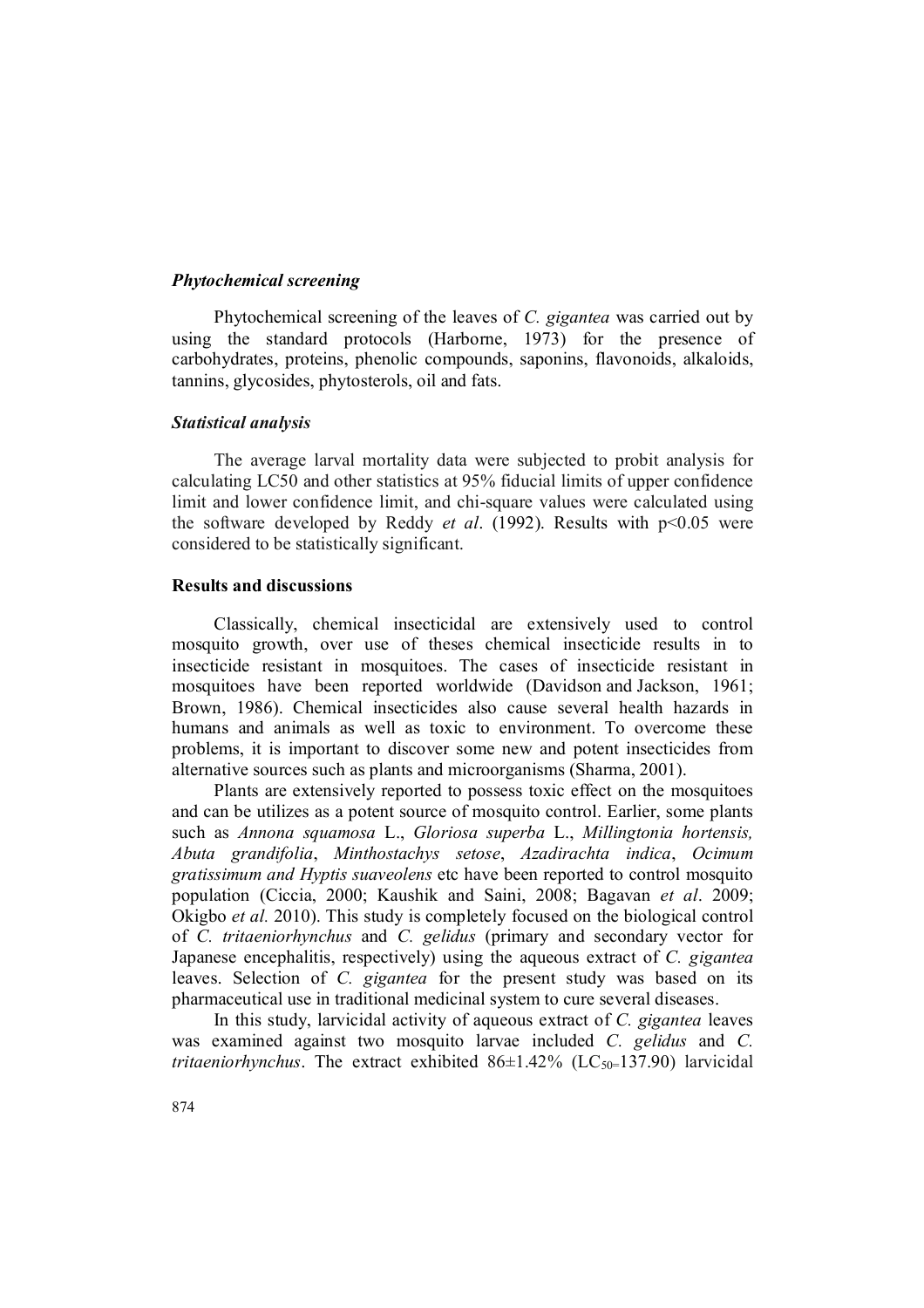activity against *C. gelidus* and  $94\pm1.31\%$  (LC<sub>50</sub>=110.05) against *C. tritaeniorhynchus* at 1000 ppm dose. Data was reported in terms of percentage mortality and expressed in terms of mean±SD (n=5), results are reported in Table 1.

**Table 1.** Larvicidal activity of aqueous extract of *Calotropis gigantea* leaves against fourth instar larvae of *C. gelidus* and *C. tritaeniorhynchus*

| <b>Mosquitoes</b> | <b>Concentrations</b> | Percent                         | $LC_{50}$ (ppm)     |       | <b>Slope</b> |          |
|-------------------|-----------------------|---------------------------------|---------------------|-------|--------------|----------|
| species           | (ppm)                 | mortality <sup>a</sup> $\pm$ SD | (LCL-UCL)           |       |              | $(df=4)$ |
| C. gelidus        | 1000                  | $86 \pm 1.42$                   | 137.90              | 0.837 | 48           | 8.787    |
|                   | 500                   | $75 \pm 2.19$                   | $(103.24 - 184.20)$ |       |              |          |
|                   | 250                   | $62 \pm 1.84$                   |                     |       |              |          |
|                   | 125                   | $48 \pm 1.21$                   |                     |       |              |          |
|                   | 62.5                  | $34\pm1.40$                     |                     |       |              |          |
| C.                | 1000                  | $94 \pm 1.31$                   | 110.05              | 0.848 | 52           | 6.399    |
| tritaeniorhynchus | 500                   | $82 \pm 0.78$                   | $(79.17 - 152.96)$  |       |              |          |
|                   | 250                   | $68 \pm 1.62$                   |                     |       |              |          |
|                   | 125                   | $52 \pm 1.24$                   |                     |       |              |          |
|                   | 62.5                  | $39\pm2.10$                     |                     |       |              |          |

Control -Nil mortality. Significant at P<0.05 level, LC<sub>50</sub> lethal concentration that kills 50% of the exposed larvae, UCL upper confidence limit, LCL lower confidence limit,  $r^2$  regression coefficient  $\chi^2$  chi-square, df degree of freedom, <sup>a</sup> Mean value of three replicates.

Mosquito repellent activity of aqueous extract of *C. gigantea* leaves was performed against two adult mosquitoes included *C. gelidus* and *C. tritaeniorhynchus*. Data is reported in terms of percentage protection and represented as mean $\pm$ SD (n=5). The results exhibit that at high dose (1000 ppm) *C. gigantea* leaf extract provided complete protection from mosquito bite for 240 and 120 minutes for *C. gelidus* and *C. tritaeniorhynchus* respectively. At moderate dose (125, 250 ppm) extract provided complete protection against mosquito bite for 60 to 90 minutes, however at very low concentration (31.25) extract did not showed complete protection (Table 2). The result showed dose dependency and time dependency, as dose increased, percentage protection was increased and as time increases, percentage protection decreased.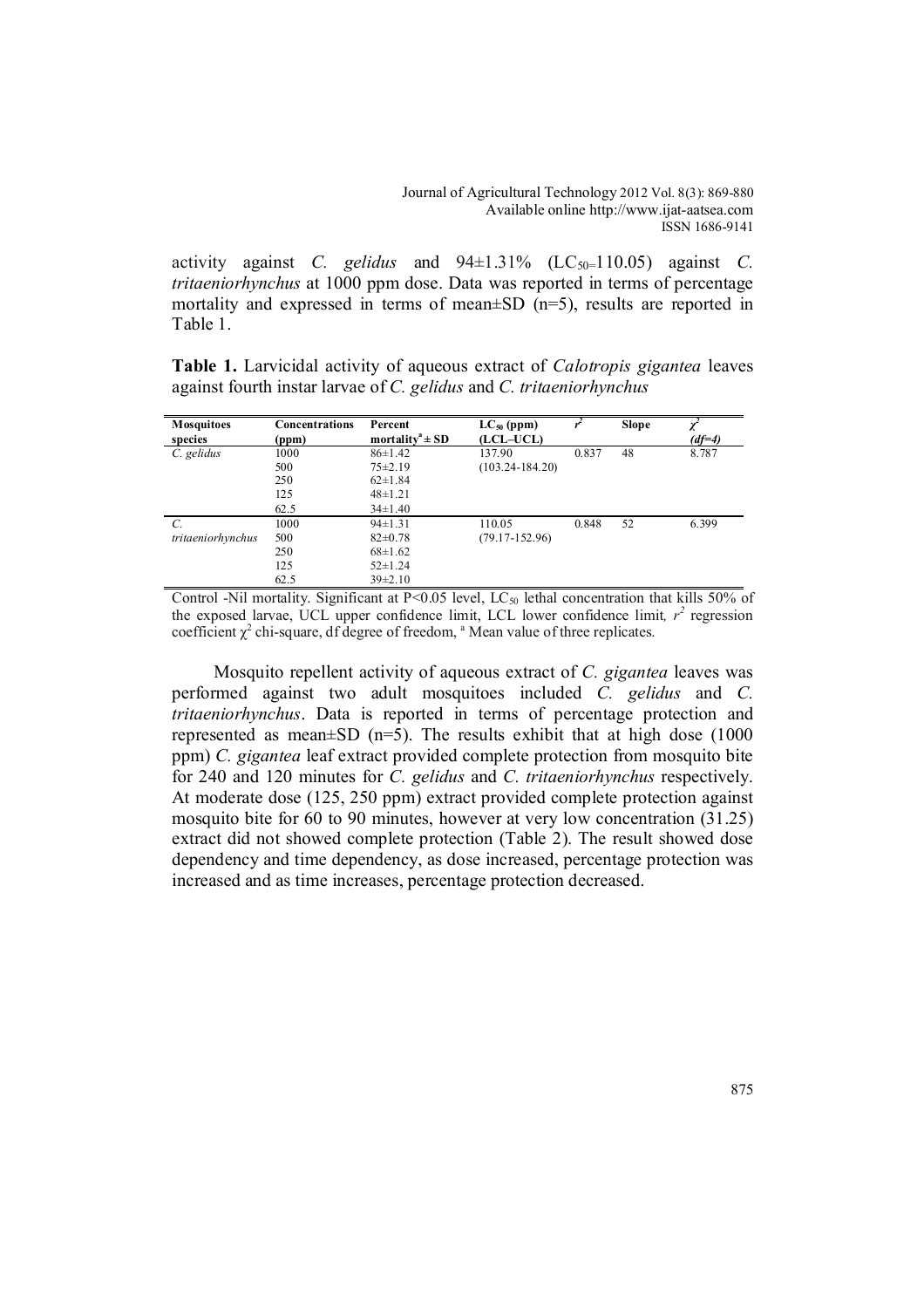| <b>Mosquito species</b> | Extract |                                          |                  | percentage of repellency |                   |               |  |
|-------------------------|---------|------------------------------------------|------------------|--------------------------|-------------------|---------------|--|
|                         | dose    | Time post application of repellent (min) |                  |                          |                   |               |  |
|                         | (ppm)   | $30 \text{ min}$                         | $60 \text{ min}$ | $90 \text{ min}$         | $120 \text{ min}$ | $240$ min     |  |
| C. gelidus              | 31.25   | $84\pm2.34$                              | $78 \pm 1.14$    | $71 \pm 1.13$            | $54\pm1.08$       | $12\pm3.00$   |  |
|                         | 62.5    | $91 \pm 2.11$                            | $89 \pm 1.09$    | $81 \pm 1.89$            | $71 \pm 1.72$     | $30\pm2.16$   |  |
|                         | 125     | $100 \pm 0.0$                            | $100 \pm 0.0$    | $94\pm2.14$              | $85 \pm 1.64$     | $68 \pm 1.74$ |  |
|                         | 250     | $100 \pm 0.0$                            | $100 \pm 0.0$    | $100 \pm 0.0$            | $92 \pm 2.34$     | $76 \pm 1.82$ |  |
|                         | 500     | $100 \pm 0.0$                            | $100 \pm 0.0$    | $100 \pm 0.0$            | $96 \pm 2.74$     | $84\pm2.10$   |  |
|                         | 1000    | $100 \pm 0.0$                            | $100 \pm 0.0$    | $100 \pm 0.0$            | $100 \pm 0.0$     | $100 \pm 0.0$ |  |
| C. tritaeniorhynchus    | 31.25   | $91 \pm 2.34$                            | $79 \pm 1.14$    | $74 \pm 1.16$            | $53 \pm 1.18$     | $38\pm2.41$   |  |
|                         | 62.5    | $83\pm2.25$                              | $83 \pm 1.09$    | $81 \pm 1.85$            | $74 \pm 1$ 32     | $46 \pm 1.18$ |  |
|                         | 125     | $100 \pm 0.0$                            | $100 \pm 0.0$    | $91 \pm 1.14$            | $83 \pm 1.61$     | $70 \pm 1.18$ |  |
|                         | 250     | $100 \pm 0.0$                            | $100 \pm 0.0$    | $100 \pm 0.0$            | $91\pm2.31$       | $78 \pm 1.73$ |  |
|                         | 500     | $100 \pm 0.0$                            | $100 \pm 0.0$    | $100 \pm 0.0$            | $94\pm2.44$       | $90 \pm 1.22$ |  |
|                         | 1000    | $100 \pm 0.0$                            | $100 \pm 0.0$    | $100 \pm 0.0$            | $100 \pm 0.0$     | $94 \pm 1.43$ |  |

**Table 2.** Mosquito repellent activity of aqueous extract of *Calotropis gigantea* leaves against *C. gelidus* and *C. tritaeniorhynchus* 

The values of percentage repellency are represented as mean±standard deviation of five replicates

Ovicidal activity of aqueous extract of *C. gigantea* leaves was performed against the eggs of two mosquitoes included *C. gelidus, C. tritaeniorhynchus*. Aqueous extract of *C. gigantea* leaves exhibited moderate ovicidal activity against both mosquito eggs. Extract treatment resulted in 22±1.35% (78% ovicidal activity) and  $12\pm1.22$  (88% ovicidal activity) hatching of the eggs. Results are reported in terms of percentage egg hatching and expressed as mean±SD (n=5), results are summarized in Table 3.

**Table 3.** Ovicidal activity of aqueous extract of *Calotropis gigantea* leaves against eggs of *C. gelidus* and *C. Tritaeniorhynchus*

| <b>Mosquitoes species</b> | <b>Concentrations (ppm)</b> | Percentage of egg hatching |
|---------------------------|-----------------------------|----------------------------|
| C. gelidus                | 1000                        | $22 \pm 1.35$              |
|                           | 500                         | $36 \pm 1.22$              |
|                           | 250                         | $48 \pm 1.12$              |
|                           | 125                         | $64\pm1.25$                |
|                           | 62.5                        | $76 \pm 1.26$              |
|                           | 31.25                       | $96 \pm 2.68$              |
| C. tritaeniorhynchus      | 1000                        | $12\pm1.22$                |
|                           | 500                         | $24 \pm 1.21$              |
|                           | 250                         | 40±1.14                    |
|                           | 125                         | $55 \pm 1.25$              |
|                           | 62.5                        | $65 \pm 1.12$              |
|                           | 31.25                       | $86\pm2.11$                |

The values of percentage of egg hatching are represented as mean±standard deviation of five replicates.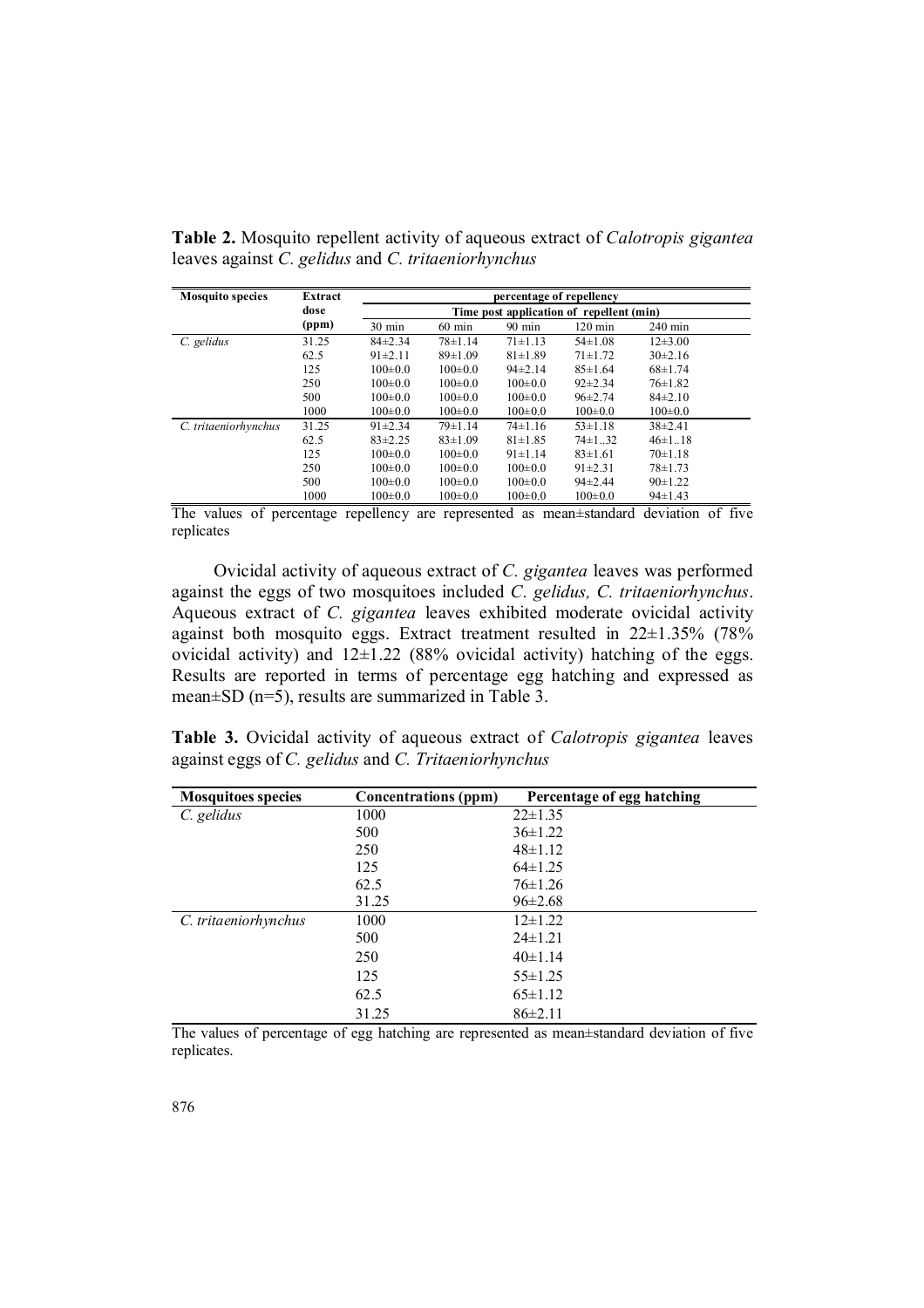Earlier study, Alam *et al.* (2009) reported that the methanol extract *C. gigantea* root bark and its chloroform and petroleum ether fractions were evaluated for residual film toxicity, fumigant toxicity and repellent effect of against several instar of larvae and adult of *Tribolium castaneum*. Methanol extract showed high insecticidal activity against *T. castaneum* followed by petroleum ether fraction and chloroform fraction*.* None of the sample showed fumigant toxicity.

The crude aqueous extract of the *C. gigantea* leaves was screened for the presence of major phytochemical groups. The Preliminary phytochemical screening revealed the presence of phenoic compounds, flavonoids, alkaloids, tannins, saponins, glycosides and phytosterols, whereas, carbohydrates, proteins, oil and fats were not present in the extract (Table 4). These phytochemical compounds are the key candidates in the medicinal value of this plant. In previous studies, *C. gigantea* was reported to possess cardenolides, flavonoids, terpenes, pregnanes, nonprotein amino acid and cardiac glycoside (Wang *et al.* 2008).

| Phytochemicals    | Calotropis gigantea |
|-------------------|---------------------|
| Phenoic compounds | Present             |
| Flavonoids        | Present             |
| Alkaloids         | Present             |
| <b>Tannins</b>    | Present             |
| Saponins          | Present             |
| Carbohydrates     | Absent              |
| Proteins          | Absent              |
| Oil and fats      | Absent              |
| Glycosides        | Present             |
| Phytosterols      | Present             |

**Table 4.** Phytochemical composition of *Calotropis gigantea* leaves

In conclusion, the present work is a preliminary study for the screening of larvicidal, mosquito repellent and ovicidal activity of aqueous extract of *C. gigantea*. The presented report indicates mosquito controlling potential of *C. gigantea*, In future these plants can be used as an alternative source for the development of new mosquito controlling agents. Further studies can be made to investigate the active principle of the insecticidal compound present in the tested plants.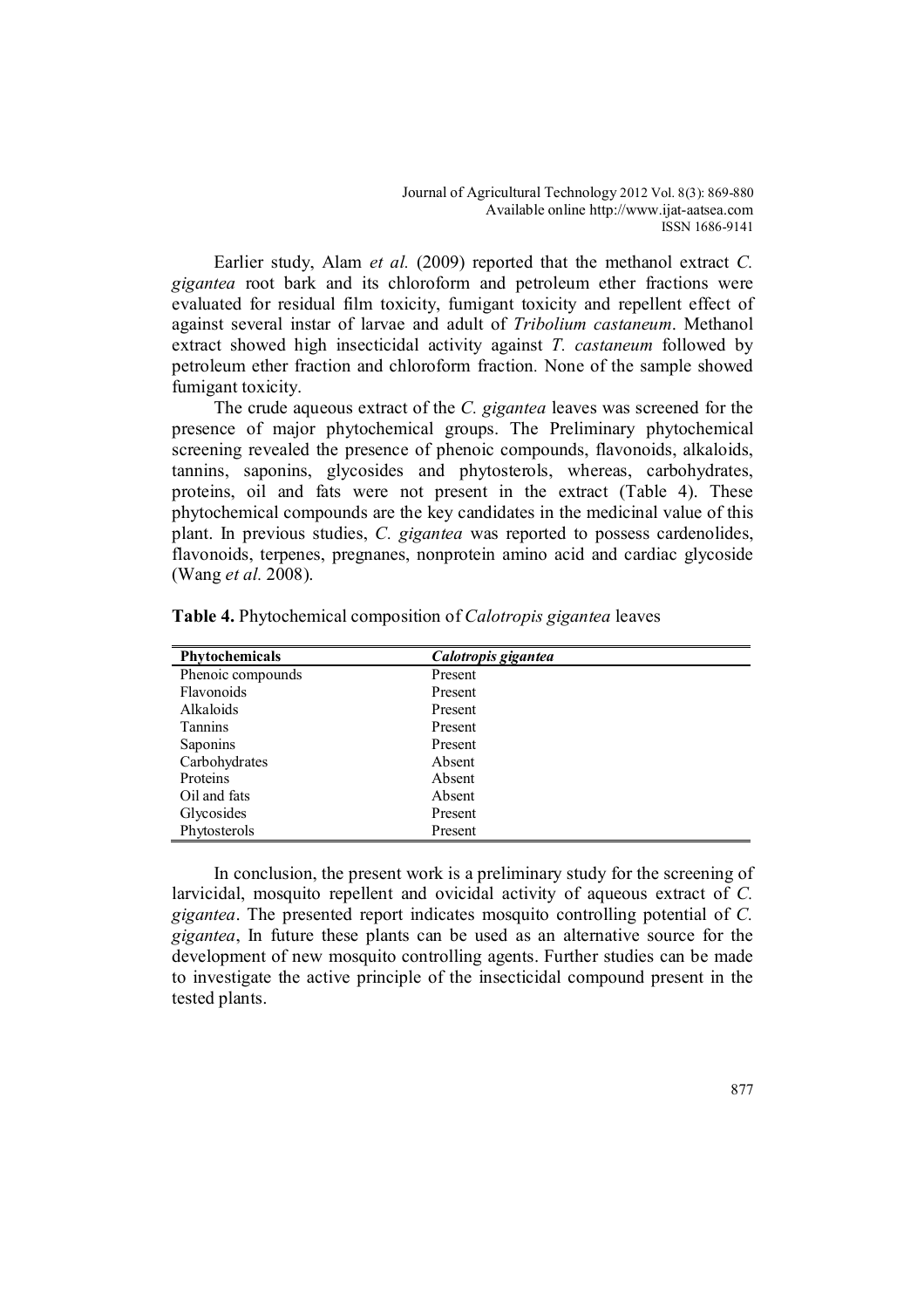### **Acknowledgement**

Authors wish to thank management of VIT University, Vellore, TN, India and C. Abdul Hakeem College, Melvisharam, Tamil Nadu, India, for providing necessary facilities and support for the completion of this work.

### **References**

- Alam, M.A., Habib, M,R,, Nikkon, F., Khalequzzaman, M., Karim and M.R. (2009). Insecticidal Activity of Root Bark of *Calotropis gigantea* L. against *Tribolium castaneum* (Herbst). World Journal of Zoology 4(2): 90-95.
- Alam, M.A., Habib, M,R,, Nikkon, R., Rahman, M. and Karim, M.R. (2008). Antimicrobial activity of akanda (*Calotropis gigantea* L.) on some pathogenic bacteria. Bangladesh Journal of Scientific and Industrial Research 43(3): 397-404.
- AL-Shaibani, I.R.M., Phulan, M.S., Arijo, A. and Qureshi, T.A. (2008). Ovicidal and larvicidal properties of *Adhatoda vasica* (L.) extracts against gastrointestinal nematodes of sheep *in vitro*. Pakistan Veterinary Journal 28(2): 79-83.
- Argal, A. and Pathak, A.K. (2006). CNS activity of *Calotropis gigantea* roots. Journal of Ethnopharmacology 106(1): 142-145.
- Bagavan, A., Kamaraj, C., Elango, G., Zahir, A.A. and Rahuman, A.A. (2009). Adulticidal and larvicidal efficacy of some medicinal plant extracts against tick, fluke and mosquitoes. Veterinary Parasitology 166(3-4): 286-292.
- Balaraju, K., Maheswaran, R., Agastian, P. and Ignacimuthu, S. (2009). Egg hatchability and larvicidal activity of *Swertia chirata* Buch. - Hams. ex Wall. against *Aedes aegypti* L. and *Culex quinquefasciatus* Say. Indian Journal of Science and Technology 2(12): 46- 49.
- Brogdon, W.G. and McAllister, J.C. (1998). Insecticide Resistance and Vector Control. Emerging Infectious Diseases 4(4): 605-613.
- Brown, A.W. (1986). Insecticide resistance in mosquitoes: a pragmatic review. Journal of the American Mosquito Control Association 2(2): 123-40.
- Chenniappan, K. and Kadarkarai, M. (2008). Oviposition deterrent, ovicidal and gravid mortality effects of ethanolic extract of *Andrographis paniculata* Nees against the malarial vector *Anopheles stephensi* Liston (Diptera: Culicidae). Entomological Research 38(2): 119-125.
- Chitme, H.R., Chandra, R. and Kaushik, S. (2004). Studies on anti-diarrhoeal activity of *Calotropis gigantea* R.Br. in experimental animals. Journal of Pharmacy & Pharmaceutical Sciences 7(1): 70-75.
- Chitme, H.R., Chandra, R. and Kaushik, S. (2005). Evaluation of antipyretic activity of *Calotropis gigantea* (Asclepiadaceae) in experimental animals. Phytotherapy Research 19(5): 454-456.
- Ciccia, G., Coussio, J. and Mongelli, E. (2000), Insecticidal activity against *Aedes aegypti*  larvae of some medicinal South American plants. Journal of Ethnopharmacology 72(1- 2): 185-189.
- Colless, D.H. (1957). Notes on the culicine mosquitoes of Singapore III larval breeding places. Annals of Tropical Medicine and Parasitology 51(1): 102-116.
- Davidson, G. and Jackson, C.E. (1961). Insecticide resistance in mosquitoes. Nature 190(4773): 364-365.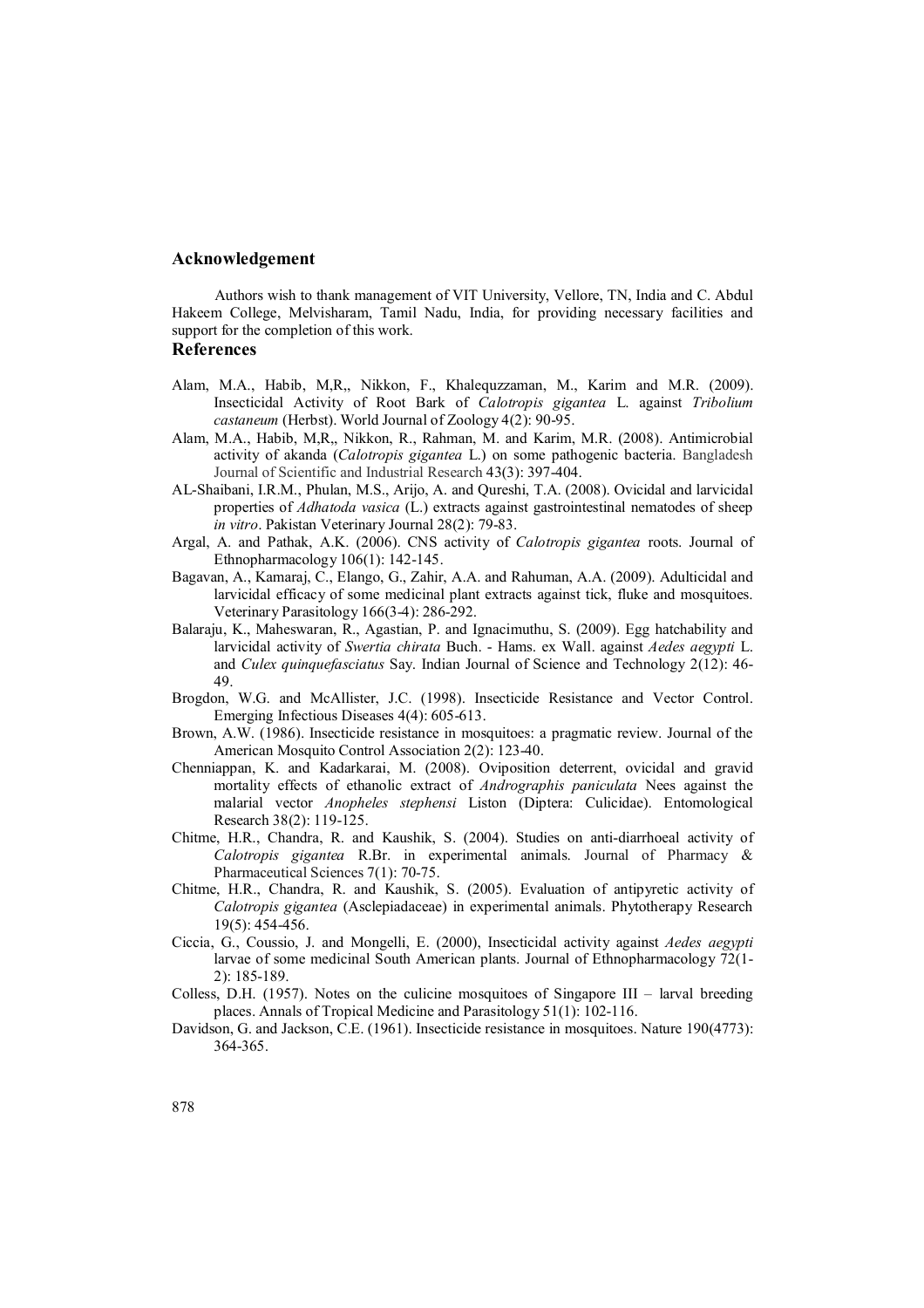- Endy, T.P. and Nisalak, A. (2002). Japanese encephalitis virus: ecology and epidemiology. Current Topics in Microbiology and Immunology 267: 11-48.
- Fradin, M.S. and Day, J.F. (2002). Comparative efficacy of insect repellents against mosquito bite. New England Journal of Medicine 347(1): 13-18.
- Harborne, J.B. (1973). Phytochemical Methods. Chapman and Hall, London, UK.
- Hemingway, J. and Ranson, H. (2000). Insecticide resistance in insect vectors of human disease. Annual Review of Entomology 45: 371-391.
- Jeeshna, M.V., Mallikadevi, T. and Paulsamy, S. (2010). Screening of the weed plant species, *Croton bonplandianum* Baill. for larvicidal activity of *Aedes aegypti*. Journal of Biopesticides 3(1): 192-194.
- Kamaraj, C., Bagavan, A., Rahuman, A.A., Zahir, A.A., Elango, G. and Pandiyan, G. (2008). Larvicidal potential of medicinal plant extracts against *Anopheles subpictus* Grassi and *Culex tritaeniorhynchus* Giles (Diptera: Culicidae). Parasitology Research 104(5): 1163- 1171.
- Karunamoorthi, K. and Ilango, K. (2010). Larvicidal activity of *Cymbopogon citratus* (DC) Stapf. and *Croton macrostachyus* Del. against *Anopheles arabiensis* Patton, a potent malaria vector. European Review for Medical and Pharmacological Sciences 14(1): 57- 62.
- Kaushik, R. and Saini, P. (2008). Larvicidal activity of leaf extract of *Millingtonia hortensis*  (Family: Bignoniaceae) against *Anopheles stephensi*, *Culex quinquefasciatus* and *Aedes aegypti.* Journal of Vector Borne Diseases 45: 66-69.
- Kumar, G., Karthik, L. and Rao, K.V.B. (2011). A review on pharmacological and phytochemical profile of *Calotropis gigantea* Linn, Pharmacologyonline Newsletter 1: 1-8.
- Kumar, G., Karthik, L. and Rao, K.V.B. (2010a) *In vitro* anti-Candida activity of *Calotropis gigantea* against clinical isolates of Candida. Journal of Pharmacy Research 3(3): 539- 542.
- Kumar, G., Karthik, L. and Rao, K.V.B. (2010b). Antibacterial activity of aqueous extract of *Calotropis gigantea* leaves – an *in vitro* study. International Journal of Pharmaceutical Sciences Review and Research 4(2): 141-144.
- Maciel, M.V., Morais, S.M., Bevilaqua, C.M.L., Camurça-Vasconcelos, A.L.F., Costa, C.T.C. and Castro, C.M.S. (2006). Ovicidal and larvicidal activity of *Melia azedarach* extracts on *Haemonchus contortus*. Veterinary Parasitology 140(1-2): 98-104.
- Okigbo, R.N., Okeke, J.J. and Madu, N.C. (2010). Larvicidal effects of *Azadirachta indica*, *Ocimum gratissimum* and *Hyptis suaveolens* against mosquito larvae. Journal of Agricultural Technology 6(4): 703-719.
- Okuno, T. (1978). An epidemiological review of Japanese encephalitis. World Health Stat Q 31(2): 120-133.
- Pathak, A.K. and Argal, A. (2007). Analgesic activity of *Calotropis gigantea* flower. Fitoterapia 78(1): 40-42.
- Pushpanathan, T., Jebanesan, A. and Govindarajan, M. (2006). Larvicidal, ovicidal and repellent activities of *Cymbopogan citratus* Stapf (Graminae) essential oil against the filarial mosquito *Culex quinquefasciatus* (Say) (Diptera : Culicidae). Tropical Biomedicine 23(2): 208-212.
- Rahuman, A.A., Gopalakrishnan, G., Ghouse, B.S., Arumugam, S. and Himalayan, B. (2000). Effect of *Feronia limonia* on mosquito larvae. Fitoterapia 71(5): 553-555.